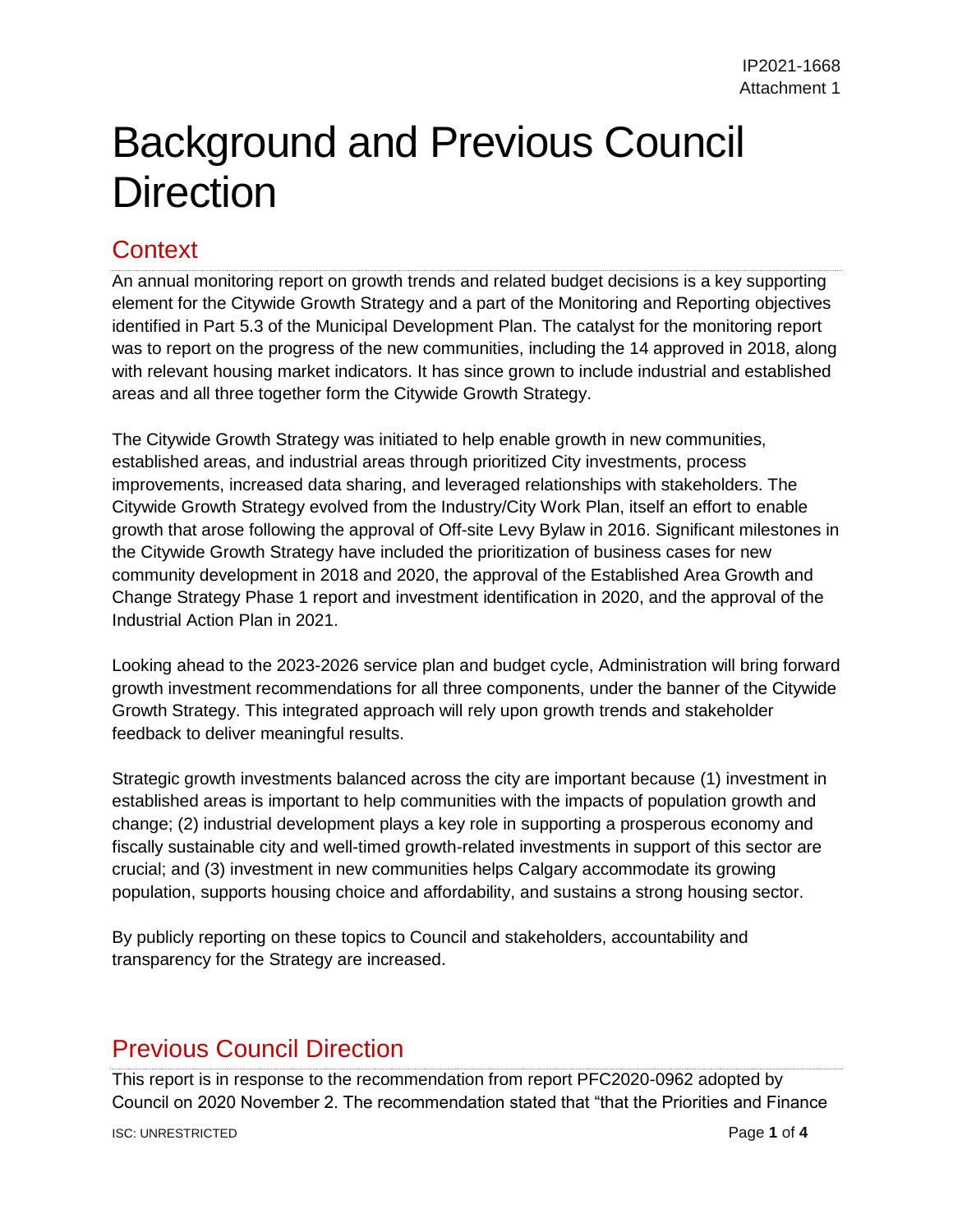Committee recommends that Council direct Administration to bring a Growth Strategy Monitoring Report to the Priorities and Finance Committee no later than 2022 January."

Additionally, PFC2020-0131, Notice of Motion – Identifying a Funding Source for Public Realm Improvements in Established Areas, included as part of its recommendation "That Administration report annually to Council through Priorities and Finance Committee on the status/balance, use and benefits of the dedicated funding stream for the Established Areas Growth Strategy through the Growth Monitoring Report." Details on the status of the funding stream can be found in the Established Area section of Attachment 2.

## **Citywide Growth Strategy**

The table below provides details on Council direction since 2018 pertaining to the Citywide Growth Strategy. It is important to understand the foundation on which the Citywide Growth Strategy was built.

**ISC: UNRESTRICTED Page 2** of 4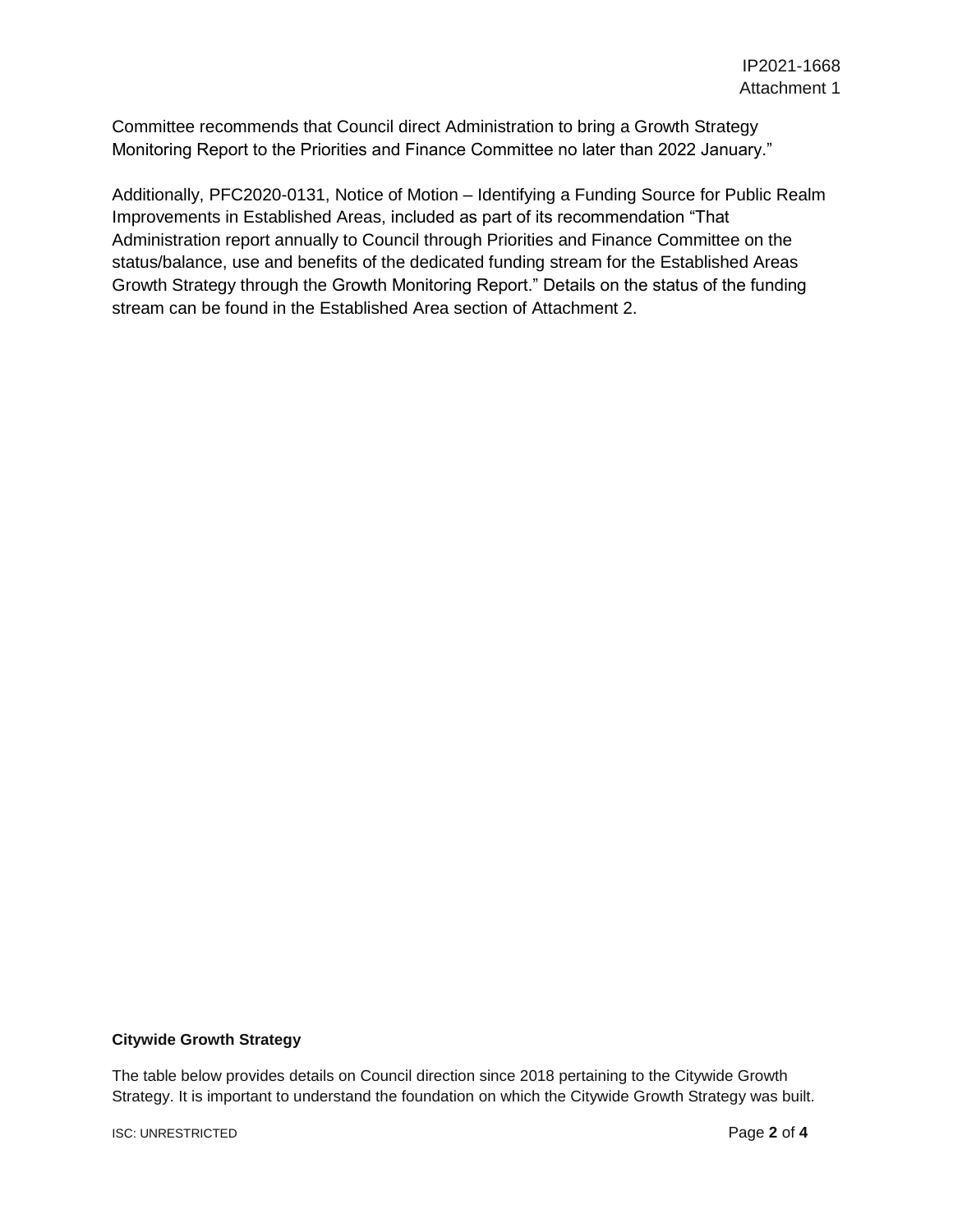| <b>DATE</b> | <b>REPORT</b><br><b>NUMBER</b> | <b>DIRECTION/DESCRIPTION</b>                                                                                                                                                                                                                                                                                                                                                                     |
|-------------|--------------------------------|--------------------------------------------------------------------------------------------------------------------------------------------------------------------------------------------------------------------------------------------------------------------------------------------------------------------------------------------------------------------------------------------------|
| 6/21/2021   | PFC2021-<br>0639               | Council directed Administration to continue to work with<br>stakeholders to explore and implement business-friendly<br>refinements to improve the 2022 New Community Growth<br>Strategy Business Case review process, and consider more<br>significant changes to the Growth Management Overlay<br>mechanism.                                                                                    |
| 3/22/2021   | PUD2021-<br>0150               | Council directed Administration to undertake the Citywide<br>Growth Strategy: Industrial Action Plan as identified in<br>Attachment 3, and report back to Council through the<br>Priorities and Finance Committee no later than 2022<br>February.                                                                                                                                                |
| 11/2/2020   | PFC2020-<br>0962               | Council received the 2020 Growth Strategy Monitoring Report<br>and approved the recommendation to direct Administration to<br>bring a Growth Strategy Monitoring Report to the Priorities<br>and Finance Committee no later than 2022 January.                                                                                                                                                   |
| 5/25/2020   | PFC2020-<br>0381               | Council received the Established Area Growth and Change<br>Strategy (EAGCS) 2020: Phase 1 Recommendations report<br>and approved the recommendation to approve a capital<br>budget request for Budget Id 481650 Public Realm (EAGCS)<br>of \$11.7M in 2021 and \$18.3M in 2022, funded by the<br>Established Area Investment Fund.                                                               |
| 2/3/2020    | PUD2020-<br>0020               | Through the Industry/City Workplan 2019 Year-End Report,<br>Administration indicated that an Industrial Growth Strategy<br>scoping report would be brought forward in Q3 of 2020.<br>Through report C2020-0698 that deferred all reports due in<br>Q3 and Q4 2020 at the discretion of the City Manager and the<br>General Manager, the timing of the scoping report was<br>adjusted to Q1 2021. |
| 11/18/2019  | PFC2019-<br>1062               | Council received the 2019 Growth Strategy Monitoring Report<br>(PFC2019-1062) and directed Administration to complete a<br>review of new community business cases in 2020. In<br>recognition of The City's financial constraints at the time,<br>Council directed a modified business case process as outlined<br>in Council's recommendations 1-4.                                              |